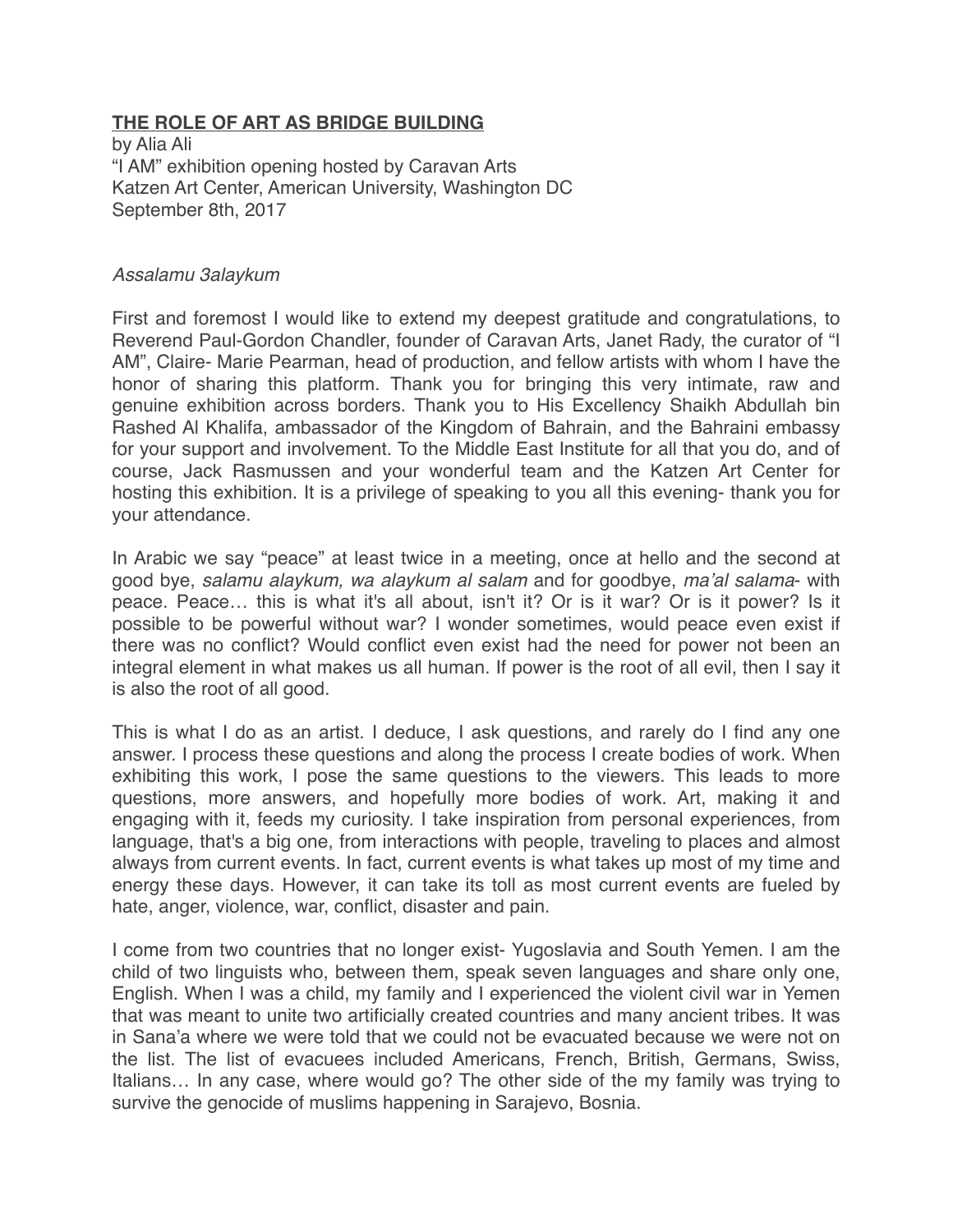My most vivid memory was when my father returned home with the news that we wouldn't be evacuated and with supplies, two of which were guns. He gave a gun to my mother and a gun to my brother, and to me, he gave a knife. He took them all to the balcony and started to teach them how to load and shoot in fear that they might need to use it to protect us. I was furious. Why did everyone else get a gun and I only got a knife? I want one too! He sternly refused and I was quickly put in my place. I was only seven. What I realized now is that I wasn't given a gun so that they could protect my innocence and my childhood. The guns were never used, but what was used a lot, was a needle. During every war and conflict my mother would embroider a tapestry. The Gulf War, the Bosnian Genocide- there were a few for that, and for the several civil wars in Yemen, there were also a few for that.

For this war, my mother created a huge *petit-point* embroidery. It was of a woman sitting with a lion holding a flag to her right, and a unicorn to her left. They are in a garden where the ground is the color of burnt orange, there are animals, both of reality and fantasy peppered throughout. It is about one and half meters, which to a child, was huge. But my favorite part was the woman holding a mirror up to the unicorn who is looking at its reflection. The colors are rich, the content is plentiful and for me, it was a distraction, a feast for my imagination- with the backdrop of falling scuds. One of the corners is where *I* worked on it, and it is obvious. But for my mother, it was how we she processed her thoughts, her terrors and her emotions during such hostile times. It was also how she could keep me close. Years later when I was taking Art history at Wellesley College, this tapestry came up on a projection. I had forgotten about it entirely and was suddenly washed over by emotion. I would discover that it is a Flemish tapestry of the *The Lady and the Unicorn* from the 1500s- its a series that goes through all the senses, and my mother, she was embroidering a replica of the tapestry representing the sense of "sight."

Today I am thirty-two years old and proud to say that I have never shot with anything else but my camera and the sense that I speak to the most is, indeed, sight. The language I have chosen to communicate with the world is through art, the visual language, and in opinion, the most universal.

Both sides of my family know war and for that matter, appreciate peace, absolutely. Many of us would find it in the United States. That peace came as security, education, and the power of being in control of our own lives. The power of being productive educated citizens and the power of being ambassadors of peace, not products of war.

Today, I stand before you still as a Yemeni, as a Bosniak, and also as an American. How Twenty-five years later I watch my family in Taiz, Yemen, enduring the most severe humanitarian crisis in the world and not being able to bring them here- not only because they are trapped, but because the door of this country, my country, our country, is closed to them. I see children, families, innocent bystanders being carelessly bombed from remote controls far far away. I look at Syria and watch the seas of people, and people in seas, seeking refuge. I look at Venezuela, Ukraine, Mali, Congo, Afghanistan- the list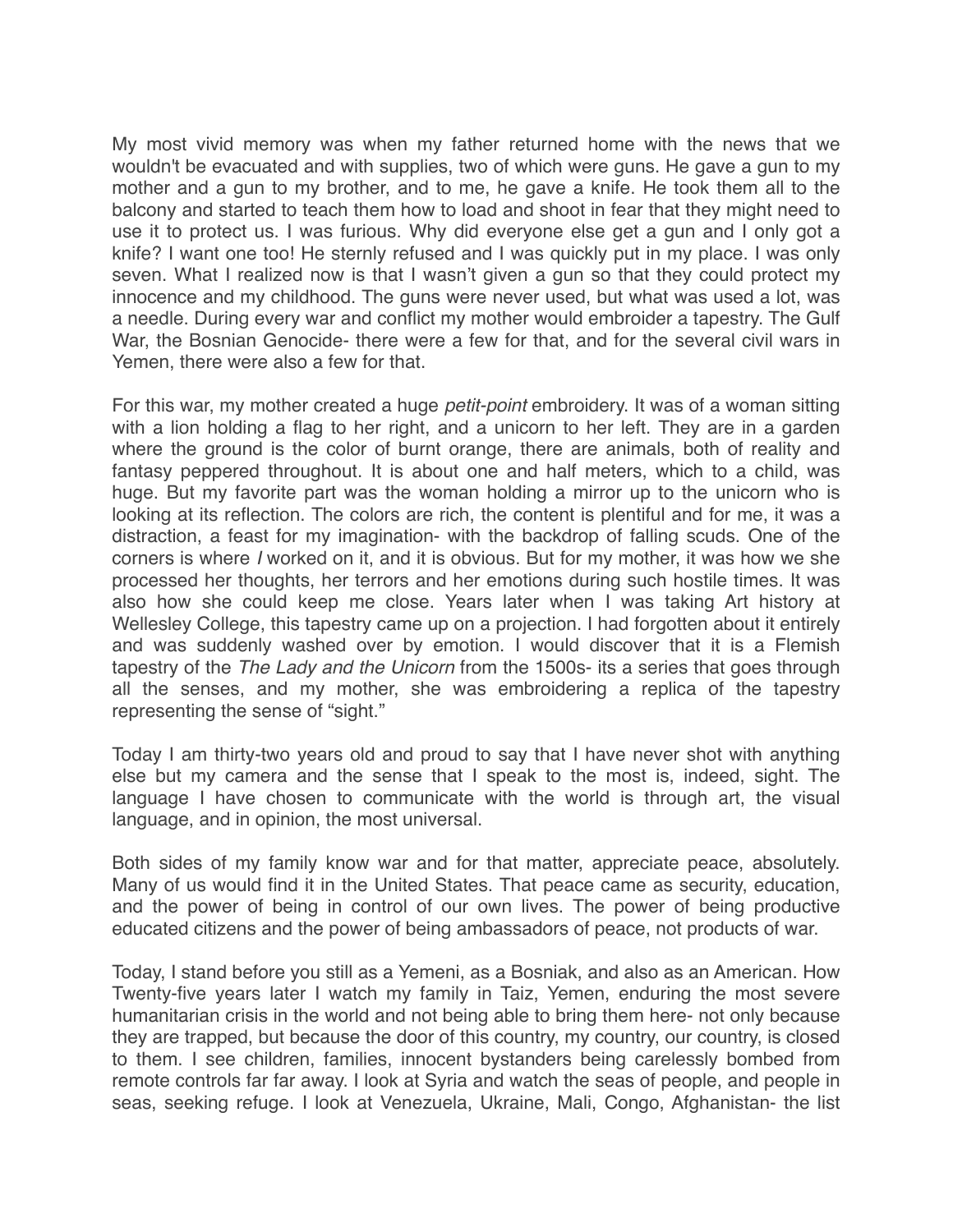goes on. All conflicts by humans. And then, there are the natural disasters. We can call them natural, but we, too, are culprits of this- Mexico, Texas, Nepal, India… and now, St. Martins and Florida.

My dear friend told me, "There is nothing else you can do but go nuts or go numb." My response to her was, "Go nuts, go numb or go to a museum."

Our conflicts do not define us. I have come to believe that there are two things that are absolutely certain: One, as long as there is humanity, conflict is certain and, two, art will always be born from the sparks of conflict. In fact, art will always born from the sparks of peace, too. Art is power.

This is where the artists: the visual artists, the composers, the musicians, the architects, the curators, the writers and the poets comes in. We are are the keepers of the mirror in which society reflects on itself. It is here where ignorance and pain is processed into knowledge and beauty. We have dedicated our lives to this process. An artist is someone who submerges themselves in their surroundings, whatever that may be, in peace or conflict, drives it through their souls, hands, camera, instrument, paint brush and eventually expresses it into something accessible, something intimate, something vulnerable and something brave.

This exhibition, I AM, which I have the honor of presenting today, is no exception. It is a testament that we cannot and must not judge cultures solely through our suffering but through their beauty, their culture, their expression, their creation and their art. The work that you will experience today comes from women of West Asia and North Africa touching on themes that are central to these regions and yet, I think you will find are universal in their kind. Many are women who live on borders, with one foot in their respective countries and the other in their diasporic homes- they are productive citizens of both.

For this exhibition we were asked to create a new body of work in respect to the statement, "I AM." The term "I AM" is not prejudice and is not gender specific. In fact, it's a grammatical construction that acknowledges the state of being in the first person. Anyone can claim this phrase and on that note, I am inviting you to, as well. For me I have realized that I may never really figure out who I am, but I am, along the way, figuring out what I am not. I am not a terrorist, I am not an oppressed woman, I am not a xenophobe and I promise you that I will break bread with anyone, so long as the first course on the menu is respect.

I believe I share this sentiment with the thirty-one artists in this exhibition who are also travelers, chefs, doctors, journalists, diplomatic ambassadors, professors, political scientists, authors. They are also children, mothers, daughters, aunts, grandmothers… and there is one thing for certain that we all have in common: we believe in peace from dialogue through the power of art.

This exhibition gives you a glimpse, into how individuals in the region would complete this statement… thirty one perspectives, and counting. Today more than ever is a time